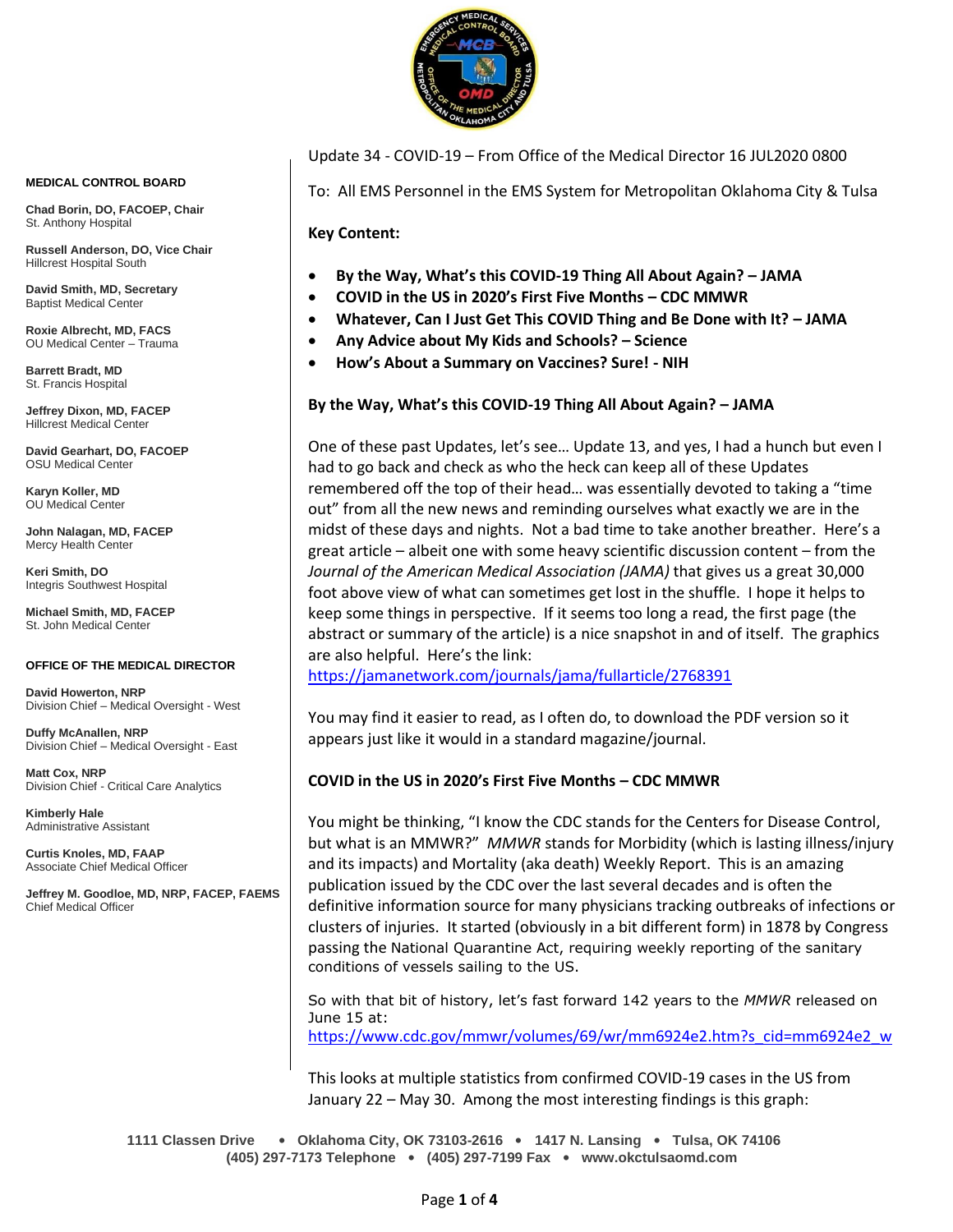

## **Whatever, Can I Just Get This COVID Thing and Be Done with It? – JAMA**

Well, yes and worrisomely, no. Yes, you can certainly acquire COVID-19 in the US. But can you be over and done with it? Not so sure. Not at all so sure. Remember we are only months, although it feels like years, into this journey and we honestly don't yet know the lasting effects of this viral illness. A recent publication of what has been observed so far causes us pause. Even if we survived the initial infection – and yes, the odds of survival for most of us are encouragingly quite high – that's not a guarantee against any chronic symptoms. Here's the low-down on that from a group of 143 patients treated in hospital in Rome, Italy and then followed up post discharge for symptoms. The timing of follow-up averaged 60 days from hospital discharge. This is the letter to *JAMA* from the researchers involved: [https://jamanetwork.com/journals/jama/fullarticle/2768351?guestAccessKey=692a5e20-fdc4-45b2-bdd4](https://jamanetwork.com/journals/jama/fullarticle/2768351?guestAccessKey=692a5e20-fdc4-45b2-bdd4-b78dfc4dcd5f&utm_source=silverchair&utm_medium=email&utm_campaign=article_alert-jama&utm_content=olf&utm_term=070920) [b78dfc4dcd5f&utm\\_source=silverchair&utm\\_medium=email&utm\\_campaign=article\\_alert](https://jamanetwork.com/journals/jama/fullarticle/2768351?guestAccessKey=692a5e20-fdc4-45b2-bdd4-b78dfc4dcd5f&utm_source=silverchair&utm_medium=email&utm_campaign=article_alert-jama&utm_content=olf&utm_term=070920)[jama&utm\\_content=olf&utm\\_term=070920](https://jamanetwork.com/journals/jama/fullarticle/2768351?guestAccessKey=692a5e20-fdc4-45b2-bdd4-b78dfc4dcd5f&utm_source=silverchair&utm_medium=email&utm_campaign=article_alert-jama&utm_content=olf&utm_term=070920)

Over 50% fatigue and over 40% dyspnea 2 months out isn't the most encouraging news I can think of sharing. Some caveats, though: 1) this was a yes/no symptom check, not a severity of symptom check; 2) this involved all hospitalized patients, indicating a more severe degree of acute or active COVID-19, so we can't apply these results to everyone with COVID-19; 3) this was a study of 143 adults. If this were replicated in a thousand or more similar adults, we don't yet know that the results would be same. Almost every study has some limitation(s). That doesn't mean it's a bad study. It does mean we just have to be careful with how we accept and interpret the results shared.

At least for me, I'd prefer to avoid any of those chronic symptoms and so I'll keep using PPE, including masks, and exercise physical distancing and hand washing whenever I can.

Here's the graph showing the percentages for the symptoms both during active COVID-19 illness and then at again an average of 60 days after hospital discharge:

**1111 Classen Drive** • **Oklahoma City, OK 73103-2616** • **1417 N. Lansing** • **Tulsa, OK 74106 (405) 297-7173 Telephone** • **(405) 297-7199 Fax** • **www.okctulsaomd.com**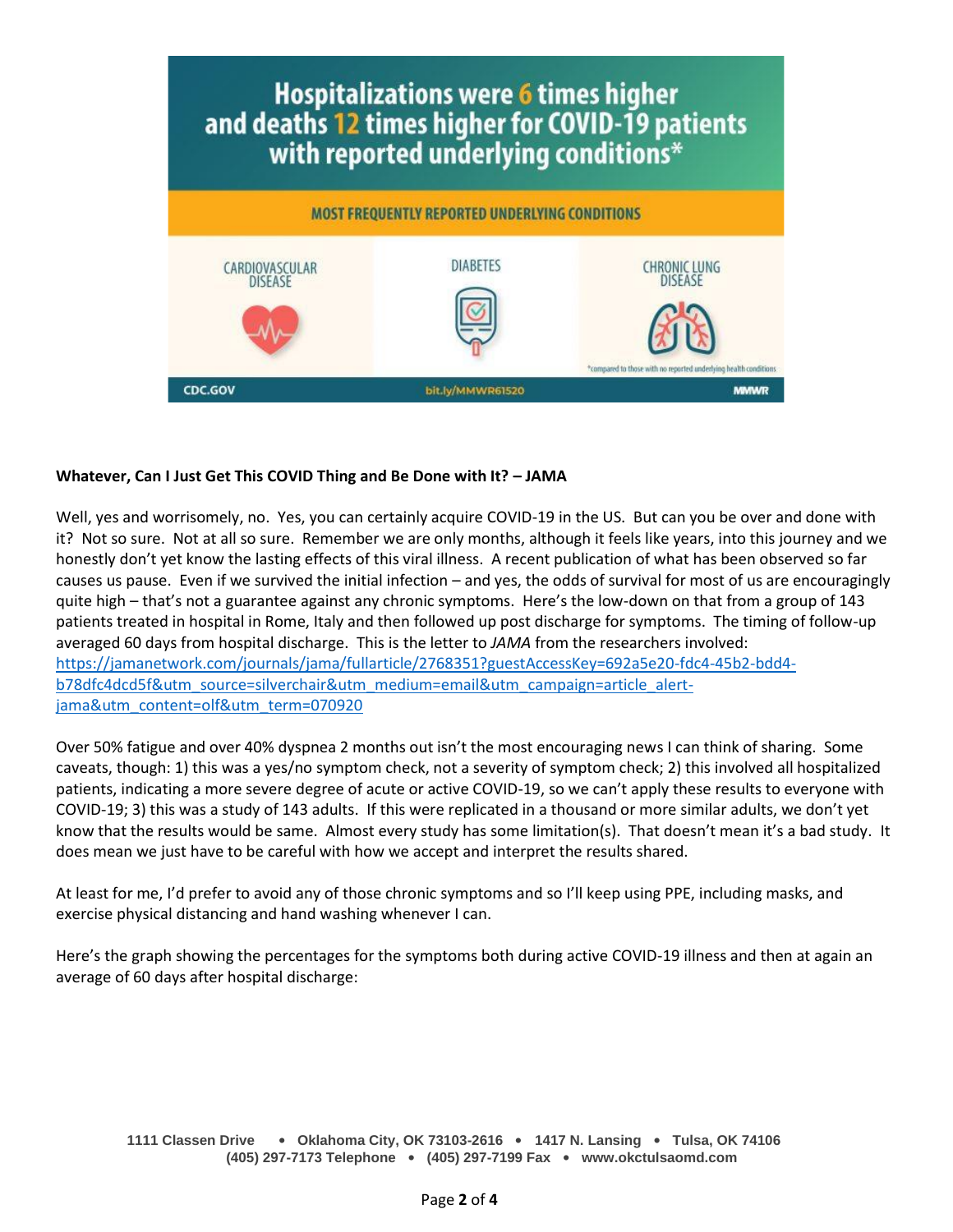

# **Any Advice about My Kids and Schools? - Science**

I'm not a PhD in a public health discipline like epidemiology or a DrPH (that's a Doctor of Public Health) or a degreed education specialist or a school superintendent, but I do work with a bunch of good people (that would be YOU!) that have children and are curious about this viral pandemic and schools.

This is a balanced article from *Science* that admittedly doesn't have "the answer" for Oklahoma schools, though it shows us many factors and possible solutions that require careful consideration. It also reminds us we aren't alone in the US as these decisions are faced worldwide. Here's the story: [https://www.sciencemag.org/news/2020/07/school-openings](https://www.sciencemag.org/news/2020/07/school-openings-across-globe-suggest-ways-keep-coronavirus-bay-despite-outbreaks)[across-globe-suggest-ways-keep-coronavirus-bay-despite-outbreaks](https://www.sciencemag.org/news/2020/07/school-openings-across-globe-suggest-ways-keep-coronavirus-bay-despite-outbreaks)

Part of what caught my attention about this article is a social media endorsement of it by Dr. Anne Zink. Dr. Zink is one of my colleagues within the American College of Emergency Physicians and serves as the Chief Medical Officer for the Alaska Department of Health and Social Sciences. She rightly has been commended many times in these past few months for her active role in working to minimize COVID-19 illness in Alaska – a state that poses more geographic challenges than our own. My hat tip to Dr. Zink for this resource and her ongoing work.

I'm obviously very curious what Dr. Osterholm will have to say about schools and COVID-19 in his podcast this week, too.

**1111 Classen Drive** • **Oklahoma City, OK 73103-2616** • **1417 N. Lansing** • **Tulsa, OK 74106 (405) 297-7173 Telephone** • **(405) 297-7199 Fax** • **www.okctulsaomd.com**